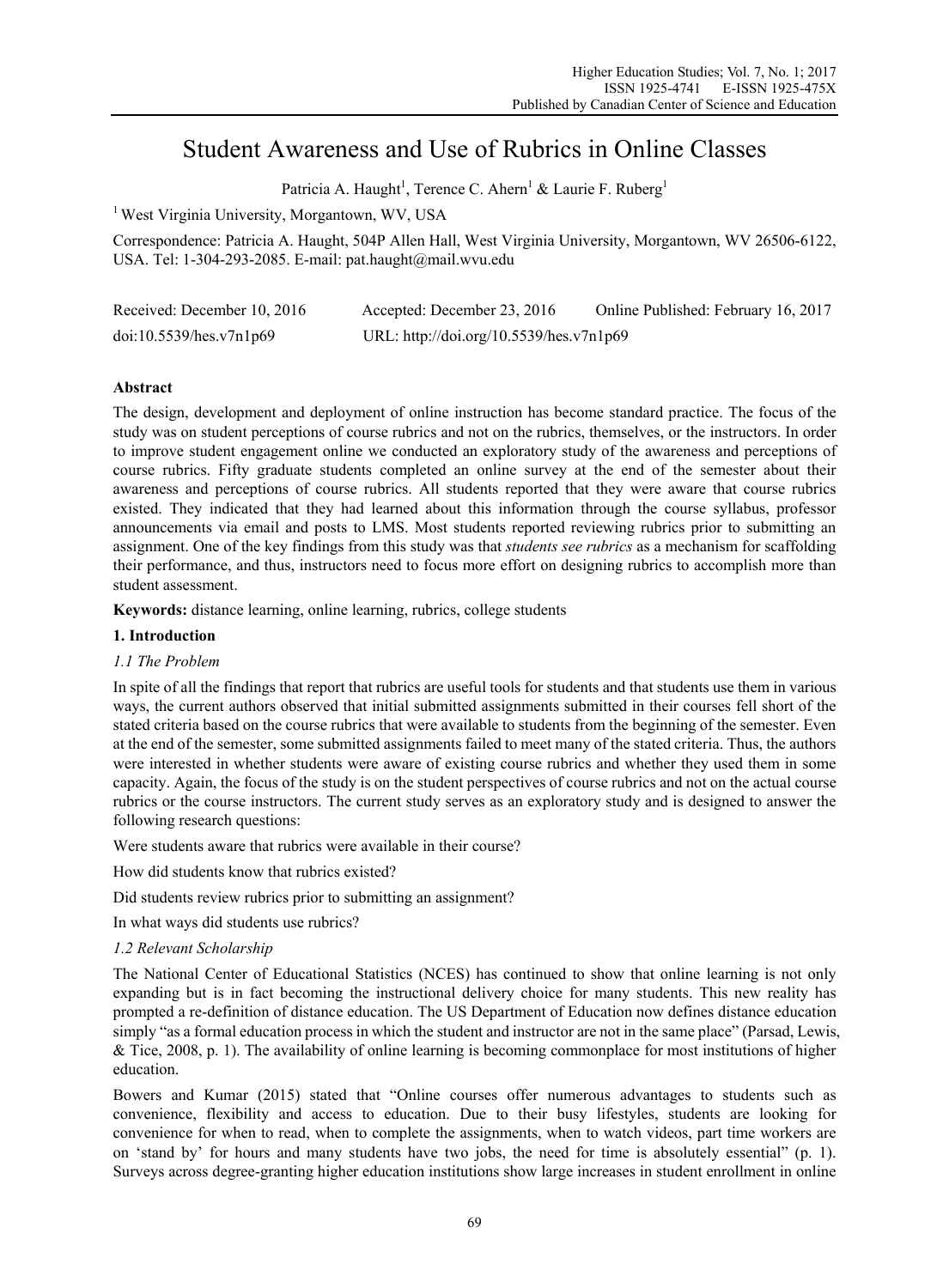courses (up to 21%) during a time period when overall enrollment growth in higher education dramatically decreased (to 2%) (Allen & Seaman, 2010). Distance education learning programs at postsecondary institutions expand to meet student demand (Parsad, Lewis, & Tice, 2008). Bell and Federman (2013) suggested that the primary reasons why post-secondary institutions are increasing the number of online courses offered include "a need to generate new revenue streams, expand access, offer students greater scheduling flexibility and the freedom to work at their own pace, and curb increasing costs" (p. 166). Clearly, online classes have potential benefit for both the learner and the institution of higher learning.

Even though there has been a dramatic increase in the number of students enrolled in online courses (Bell & Federman, 2013), major issues, including higher attrition rates and quality of delivery, exist and need to be addressed. Every effort needs to be made to assure student success in online courses, and rubrics are one instrument for informing design and improving online delivery of courses.

However one of the issues with online instruction is the lack of sustained engagement with a given course. Typically, in face-to-face courses the performance expectation is negotiated with an instructor over time. The student has numerous opportunities to ask questions in order to refine their understanding of an assignment. Given the remote nature of an online course students do not maintain consistent involvement with the material and are at times lost as to what level of performance is expected (Keengwe, Adjei-Boateng, & Diteeyont, 2013).

#### *1.3 Student Engagement*

The key to improved performance is engagement. Carini, Kuh, and Klein (2006) note that "Student engagement is generally considered to be among the better predictors of learning and personal development. The premise is deceptively simple, perhaps self-evident: The more students study or practice a subject, the more they tend to learn about it" (p. 2). In this paper we examine the use of rubrics as tools that promote student engagement in course content on several levels.

One view of engagement is exerting effort over time to accomplish a task (Pintrich & Schrauben, 1992). However, engagement is not simply performance but also requires a cognitive commitment. Video games designers have known for a long time that there is more to sustaining game play than simply colorful graphics. Most games provide not only a challenge but also the means to meet that challenge. The player has to stay mentally aware in order to acquire the necessary skill or treasure to proceed in the game (Sylvester, 2013). A simple way to support the cognitive factor is through the use of rubrics, especially in an online environment. It is a clear and present mechanism that helps to guide students in performing a task.

Rubrics have been used in traditional classrooms for assessment for over 20 years (Dirlam & Byrne, 1978; Popham, 1997). With the increase of online classes, rubrics have been incorporated into many, if not most, online courses. In fact, rubrics are required by the Quality Matters online guidelines (Pollacia & McCallister, 2009; Sener, 2006) and match the best practice guidelines related to improving student assessment (Grant & Thornton, 2007).

Andrade and Du (2005) examined student perspectives on rubric-referenced assessment with 14 undergraduate teacher education students who had completed an education course where there was regular use of rubrics. Through focus group sessions, these researchers reported that students were "consistently positive" about course rubrics. From the discussions, the most frequently reported purpose of rubrics was to "communicate the teachers' expectations". These students also reported that rubrics "help identify strengths and weakness in their work" (Andrade & Du, 2005, p. 3).

Atkinson and Lim (2013) reported improved assessment in online courses after using the LMS Rubrics tool when a university-wide change was implemented. They gathered feedback from both students and teachers. Student feedback included both positive and negative comments. Some students believed that the rubric provided clarity of teacher expectations and solid feedback to improve on subsequent assignments. Generally, educators accept that "a rubric is a scoring tool that teachers use to assess student learning after a lesson. Using a set of criteria and standards (directly tied to the stated learning objectives), educators can assess each student's performance on a wide variety of work, ranging from written essays to class projects" (Lewis, 2016). Assessing student learning can be a difficult task that many instructors dread, because of their viewing assessment as making judgments about the adequacy or acceptability of student performance (Cizek, 2009; Guskey, 2003; Popham, 2009). Use of rubrics that are shared with learners as part of the assignment guidelines helps make the rules of measurement part of the learning and understanding experience (Nitko & Brookhart, 2011; Russell & Airasian, 2012).

Two approaches were assessed to support students' improvement including a rubric-based self-assessment and the teacher's oral feedback. These researchers concluded that the rubric-based self-assessment was found to be worth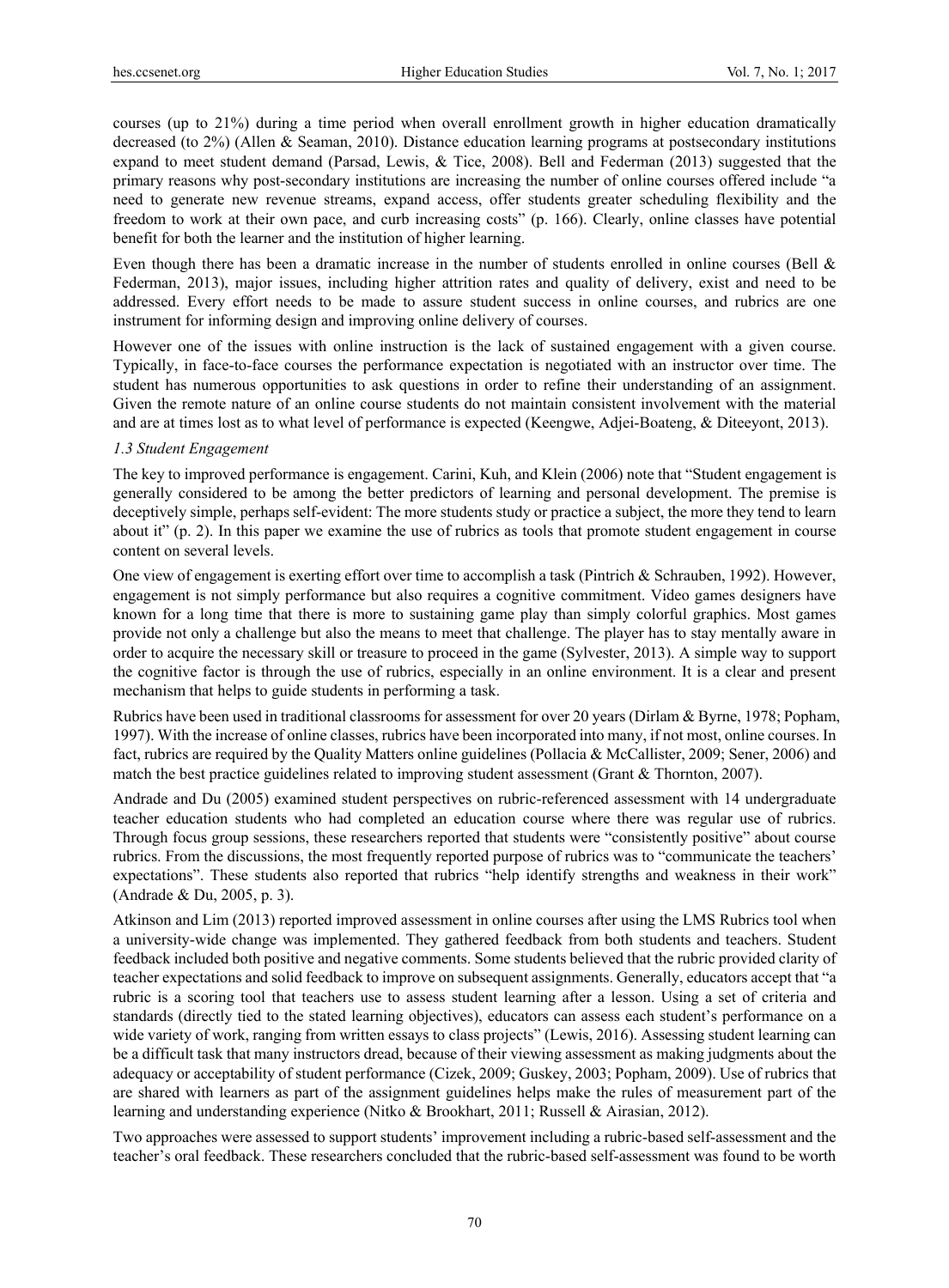investing a student's time; while the teacher's oral feedback required time from both the student and teacher (Barney, Khurum, Petersen, Unterkalmsteiner, & Jabangwe, 2012).

A review of rubric use across 20 articles in higher education (Reddy & Andrade, 2010) focused on student perceptions of rubric use. These researchers concluded that students' positive response to rubrics might be related to the fact that rubrics were made available before an assignment was submitted. Generally, these authors stated that studies of rubrics in higher education have been undertaken to increase student achievement, improve instruction, and for program evaluation. As Reddy and Andrade (2010) suggest a successful, valid, and reliable rubric can help guide instructors to address on-going course improvements. In this way rubrics help to inform instructors about areas where the course needs improvement.

### **2. Method**

### *2.1 Participants*

Fifty graduate students (15 males and 34 females) enrolled in either online Educational Psychology or Instructional Design and Technology courses at West Virginia University served as participants. Students were invited to participant through email, LMS, and class announcements. The participants were provided with an online link to the survey which was developed using Qualtrics. Survey questions are presented in the Appendix.

#### *2.2 Sampling Procedures*

The graduate students were contacted twice within the final weeks of the semester. Ninety-eight students were enrolled across the six graduate courses, and 50 students (51%) responded to the survey. Procedures were approved by the University's Institutional Review Board for the Protection of Human Subjects. Participants were identified as white which corresponded to the racial and ethnic profile of the university profile for 2014 and 2015 enrolled students as reported by the university where Caucasians made up 91% of the student population in both years (West Virginia University Institutional Research, 2017). Information about ethnicity and socioeconomic status (SES) was not reported by the participants.

#### *2.3 Materials and Procedures*

Participants were asked to complete a short online survey that asked about student awareness of existing rubrics offered by instructors in all six graduate courses. Based upon discussions among the three instructors, conversations with students, and instructor observations of submitted student assignments, the current investigators wanted to survey the following questions: 1) Were students aware that rubrics existed in the various courses? and 2) If they were aware, were they using the course rubrics and, if so, how? Survey questions were developed to primarily solicit information concerning these two issues, but the survey also included open-ended items to gain further insights pertaining to the use of rubrics from students. For example, students were asked on the survey "If you used the course rubric in some other way than those listed [in the survey], describe how you used the rubric".

## **3. Results and Discussion**

Results showed that all 50 graduate students indicated that they were aware of various rubrics in their courses. Given that all rubrics were available to students from day one of the class, and that all instructors regularly reminded students of the available rubrics prior to an assignment being submitted and then again along with feedback on a graded assignment, it is not surprising that students reported being aware of the various course rubrics. It is noteworthy to point out that students responded to this question at the end of the semester; after receiving numerous reminders from course instructors about the course rubrics. A future study might ask about awareness of the course rubrics after the first week of the semester and/or after the first course assignment has been submitted.

Findings on how students knew that rubrics existed are presented in Figure 1. When asked how they knew that rubrics existed, the graduate students indicated that they knew because of the course syllabus (n=38 or 76%), from professor announcements (n=35 or 70%), from professor emails (n=29 or 58%), and from professor posts to online discussion threads (n=27 or 54%) (see Figure 1). Since participants could respond to multiple options, the total numbers within and across the four options do not equal the number of participants. Of 50 participants, 48 indicated that their professor reminded them of the rubrics (96%) with two individuals indicating that their professor did not remind them of the rubrics (4%). An important take-a-way from this finding is that instructors should use several online and course features to inform students about the existence of class rubrics.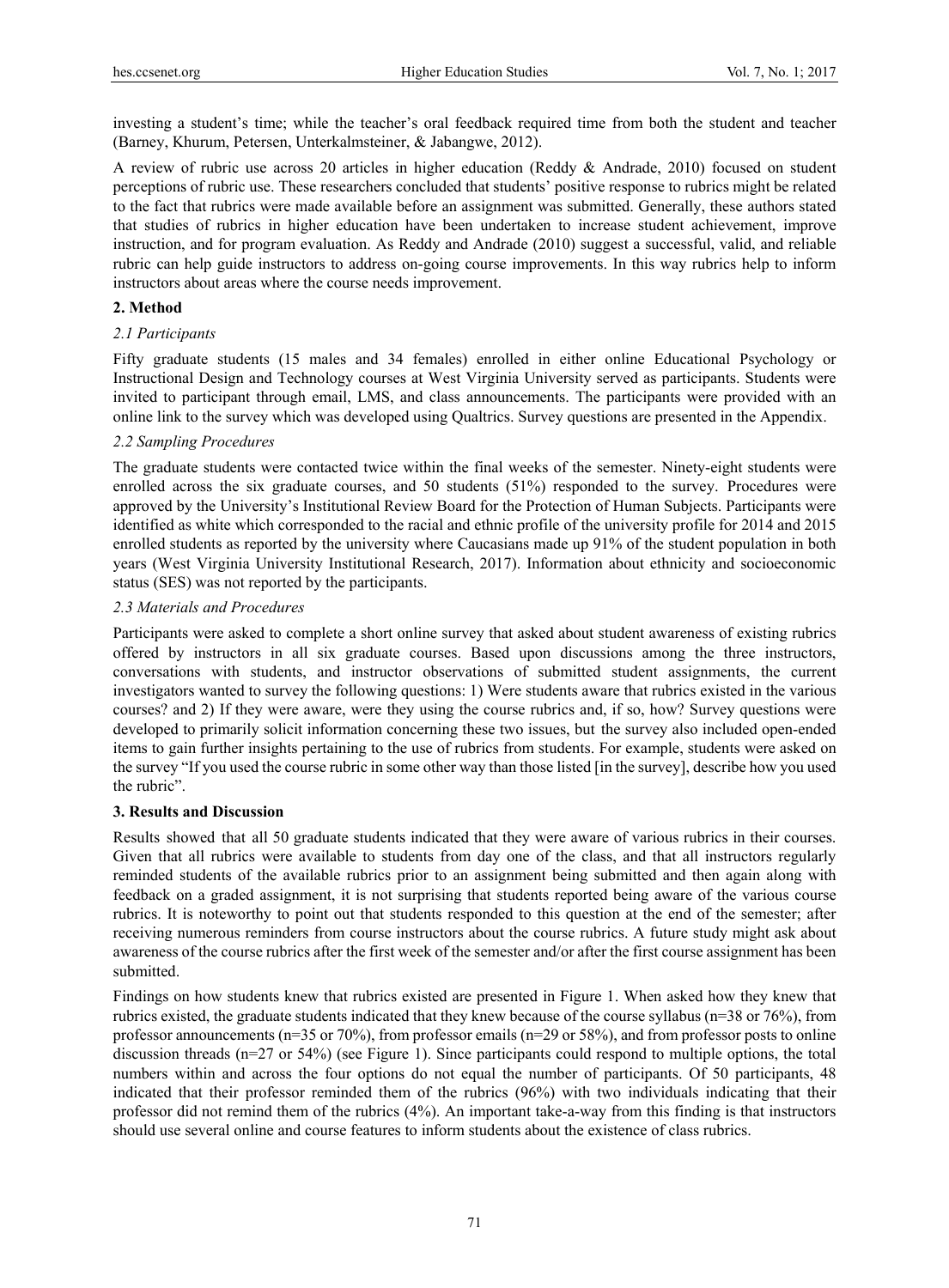

Figure 1. Findings for question concerning how students knew that rubrics existed

These findings support the efforts of the various course professors who routinely reminded students of the course rubrics via email (internally and/or externally via LMS) or through posts and/or announcements in the LMS. These students received multiple reminders about the course rubrics. The attrition rate was very low across the surveyed courses.

When asked if the student reviewed rubrics prior to submitting an assignment, all 50 graduate student participantresponses indicated that they reviewed the rubrics prior to submitting an assignment. When asked in a separate questions if they reviewed them more than once, 46 of the 50 individuals (92%) indicated that they reviewed them more than once, and 4 participants (8%) reported that they did not review rubrics before submitting assignments. There is an obvious contradiction across the responses to the two questions. Without follow-up questioning, it is unknown as to why four students answered positively in one question while responding differently in the second question.

The course professors involved in this investigation observed that not all students reviewed rubrics prior to submitting an assignment especially during the early weeks of the semester. Criteria related to required content in assignments, specific formatting requirements (e.g., references must be in APA style), length requirements, etc. were not met by all students in the early assignments. By the end of the semester, it appeared that students were reviewing the grading rubrics prior to submitting assignments based on improved assignment scores.

According to the participants who were asked how they used a rubric to complete an assignment, most of the students (94%, n=47) reported using the rubric as a checklist to make sure they complied with the required elements in the assignment (see Figure 2). A majority of the students (86%) also indicated that they used the rubric to structure the assignment. Finally 60% of the respondents indicated that they used the rubric as a self-assessment tool prior to submitting the assignment.



Figure 2. Findings for how students reported using rubrics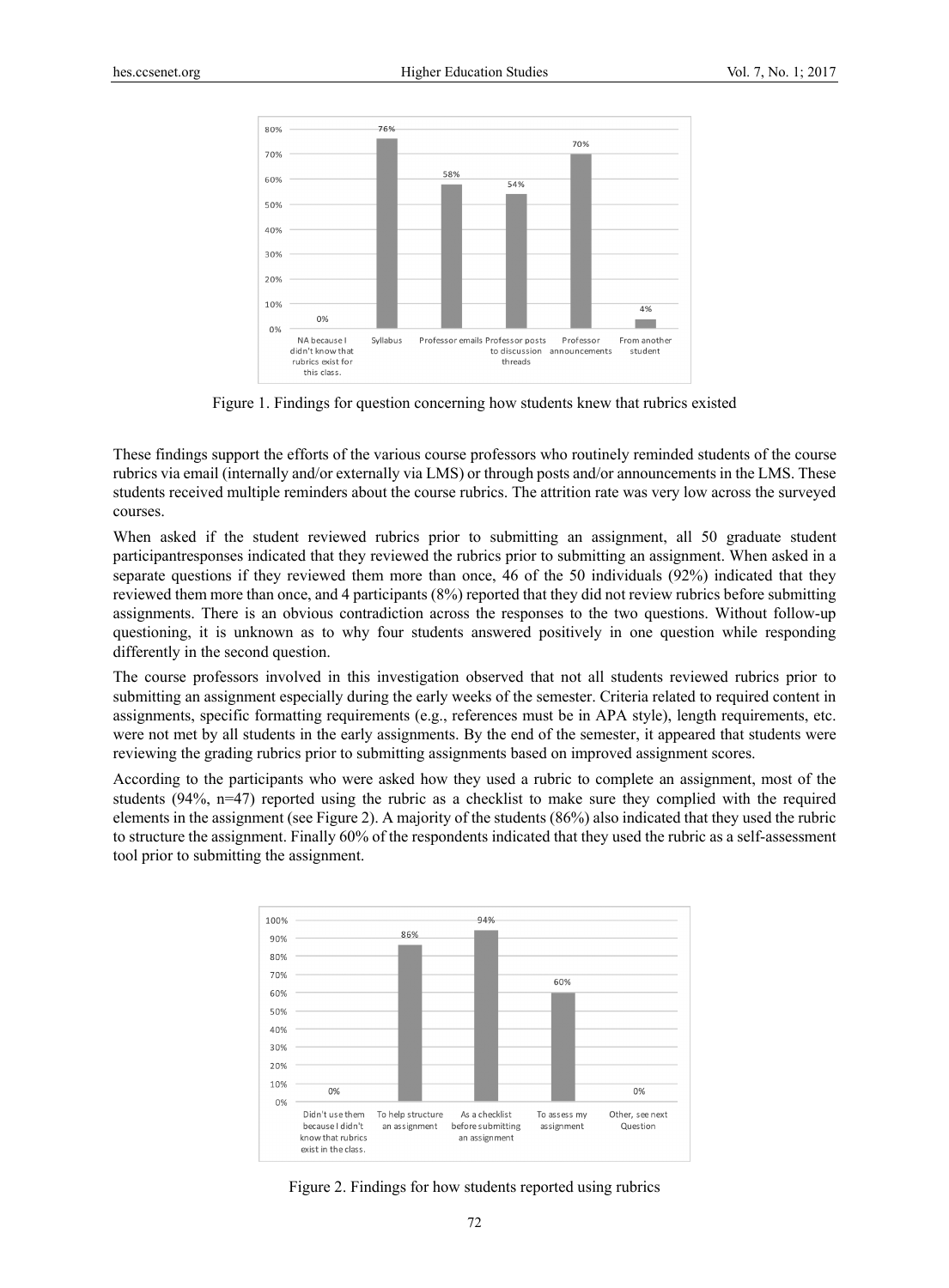Graduate student survey responses illustrate how the rubric was used to help structure and self-monitor an assignment during the process of starting, reviewing, and self-assessing before submission. Thus, the survey data show how rubrics offer students the flexibility to use this tool to assess *for learning* as well as a means of assessment *of learning*—supporting both formative and summative assessment processes (Moss & Brookhart, 2010; Stiggins & Chappuis, 2011).

The comment from this student reinforces this view of rubrics as serving both formative and summative assessment purposes—depending on the assignment and the student response to the task:

> Sometimes I look at the rubric religiously to structure/plan my assignment and to assess my assignment before submission. Other times, I rely on memory of the first time I looked at the rubric (if my level of comfort with that particular assignment is high) during the planning and assessment stages of completing an assignment. It often depends on my level of anxiety over the assignment whether I will look at the rubric once and then be done with it (which I almost always look over at least once, no matter what), whether I will use it simply to check my assignment before submitting it, whether I will use it carefully, etc. In fact, I would offer the suggestion of providing more options than just "yes" or "no" for the above questions in this survey. I could almost rate on a scale the ratio in which I will attend to a rubric or attend to it less, and how often I use it for certain purposes.

A final survey question asked the participants to rank order the uses of rubrics in order of how, in their opinion, they are most effective (see Figure 3). The survey item included the following three options: To help structure an assignment, as a checklist before submitting an assignment, and to self-assess my assignment. As presented in Figure 3, 23 graduate students picked "To help structure as an assignment" as their first choice, 10 graduate students selected the same option as a second choice, and 1 graduate student selected that option as a third choice. In response to the option, "As a checklist before submitting an assignment", 6 graduate students selected this as their first choice, 15 graduate students selected it as a second choice, and 13 graduate students selected it as a third choice. In regard to the option, "To self-assess my assignments", 5 graduate students selected this option as a first choice, 9 graduate students selected it as a second choice, and 20 graduate students selected it as a third choice. It is clear from the data that the participants reported using course rubrics to help structure an assignment more than any other provided option. This is similar to the Atkinson and Lim (2013) finding that students stated that rubrics provided clarity about teacher expectations. Participants were asked to add any personal thoughts about using rubrics in classes, and several of those responses are presented verbatim within this paper.



Figure 3. Reported uses of rubrics by graduate students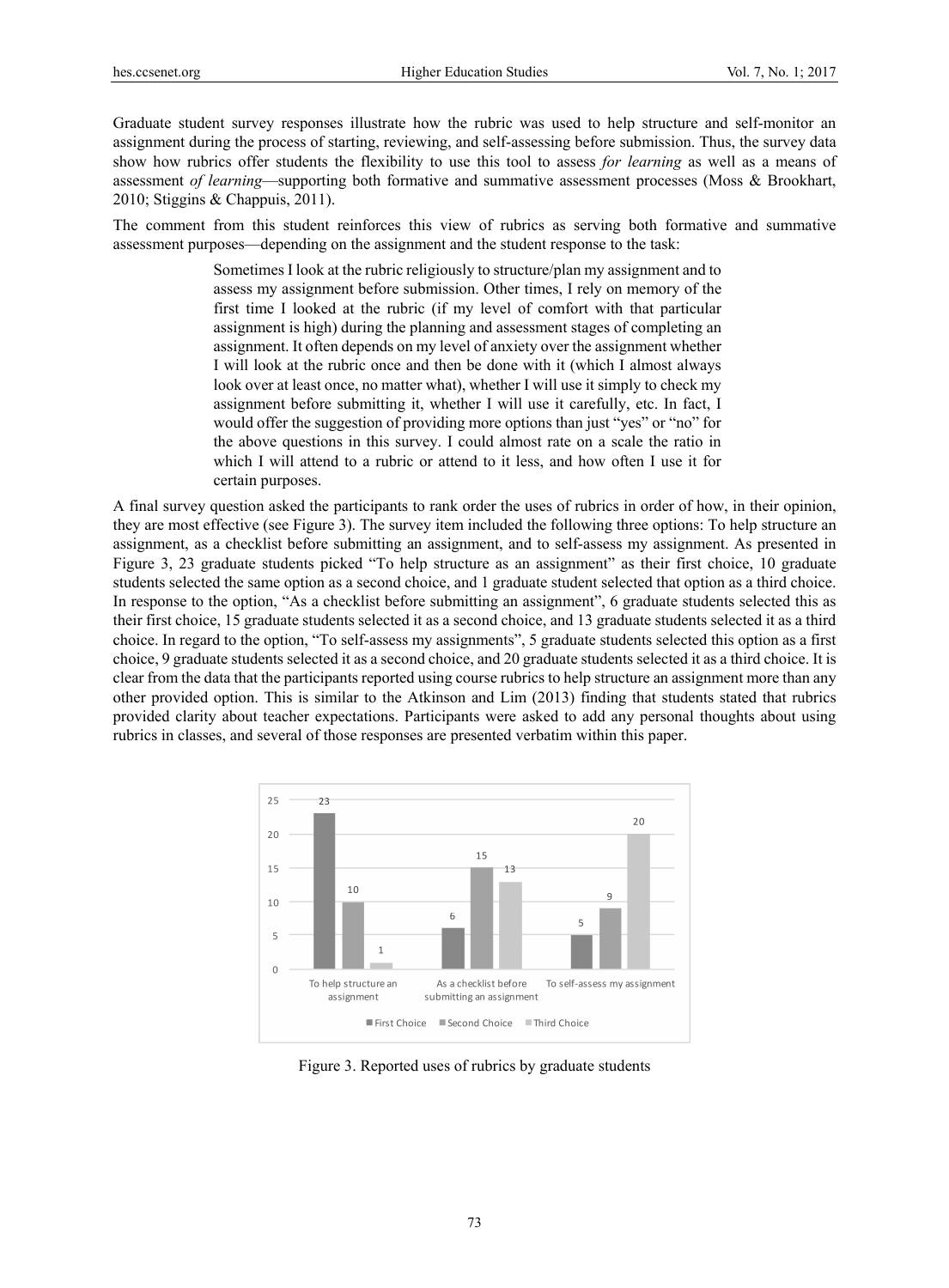#### **4. Summary Comments and Future Research**

This investigation served as an exploratory study to gain better understanding of how students perceived and used rubrics, so that use of rubrics could support improved design and delivery of online instruction. The findings fit with the course professors' observations. Having graded many assignments across the semester, it was apparent that these students became aware of the rubrics and began to use them as a checklist prior to submitting subsequent assignments. The current survey findings confirm that the course professors' efforts to make the students aware of the rubrics worked. The various ways that students used the rubrics are similar to what other students have reported (e.g., Andrade & Du, 2005; Atkinson & Lim, 2013). No gender differences were found across any of the survey questions for the participants. This fits with what other studies reported (Andrade & Du, 2005; Hafner & Hafner, 2003).

Rubrics as documented are a very good assessment tool (Panadero & Jonsson, 2013). However, what was found in this study was that rubrics served as an excellent scaffolding mechanism. The students would use the rubric as a checklist as well as a way to structure the assignment. As one student noted:

> I heavily rely on rubrics as a guide to help structure my assignment. It helps clarify expectations and enables me to focus on relevant details and reduces time spent on details that are not pertinent to the important concepts. Rubrics are even more helpful when atypical terminology is specifically described. For example, in a previous semester the rubric included a section that was referred to as the "skeletal system". Not having a background in Education or Instructional Design, I incorrectly assumed the term was referring to the outline and organizational flow. I occasionally struggled to apply terminology that was somewhat esoteric in nature.

This is especially true for online students. Rubrics help to increase student presence by helping students understand what they need to do for the assignment.

Student survey data also supported the role of rubrics as contributing to the building of an online social presence between the instructor and students as a community of learners. Student ratings of rubrics and their reflective comments show that a rubric helps to blend together the rules, expectations, and guidelines for an assignment into a coherent social contract between the instructor and student that can serve as both a formative or summative assessment tool for a given assignment (Roblyer & Wiencke, 2003).

However students also reported that not all rubrics were helpful. As one student wrote:

I find that some rubrics are more helpful than others. Sometimes they don't provide enough information and can be somewhat ambiguous, leaving me wondering what the professor is looking for. Other times there seem to be items within the rubric in which it is hard for me to make the connection as to why that item is relevant (why is this important? can I picture what it would look like if I were to fully address this item in my assignment to my professor's satisfaction? what am I supposed to learn from this?). It is as if sometimes I did not receive enough prior knowledge to access the connection I am supposed to be making by looking at the rubric, or certain items on the rubric. I will also add that I have had excellent class rubrics that made a big difference for me in my ability to conceptualize and see the relevance of an assignment.

Rubrics are useful tools, but they need to be carefully designed and integrated into the instruction. Consider the following student comment:

> Rubrics are helpful as long as they match the other information provided. It is frustrating to have information provided in the assignment instructions only to find out that the rubric lists different/additional information after you have already been working on the assignment.

Generally students were aware of the rubrics. However, what was discovered in the present investigation is that students use rubrics as a way to scaffold and guide their efforts in completing their assignments. Some of the responses to the open-ended survey items suggest that there may be a possible disconnect between the presented rubric with the specific assignment outcomes. In many courses, online students are using rubrics in lieu of in-class student-teacher exchanges where questions about assignments are asked and answered. What this study shows is that instructors, educators, and designers need to understand that rubrics are more than a simple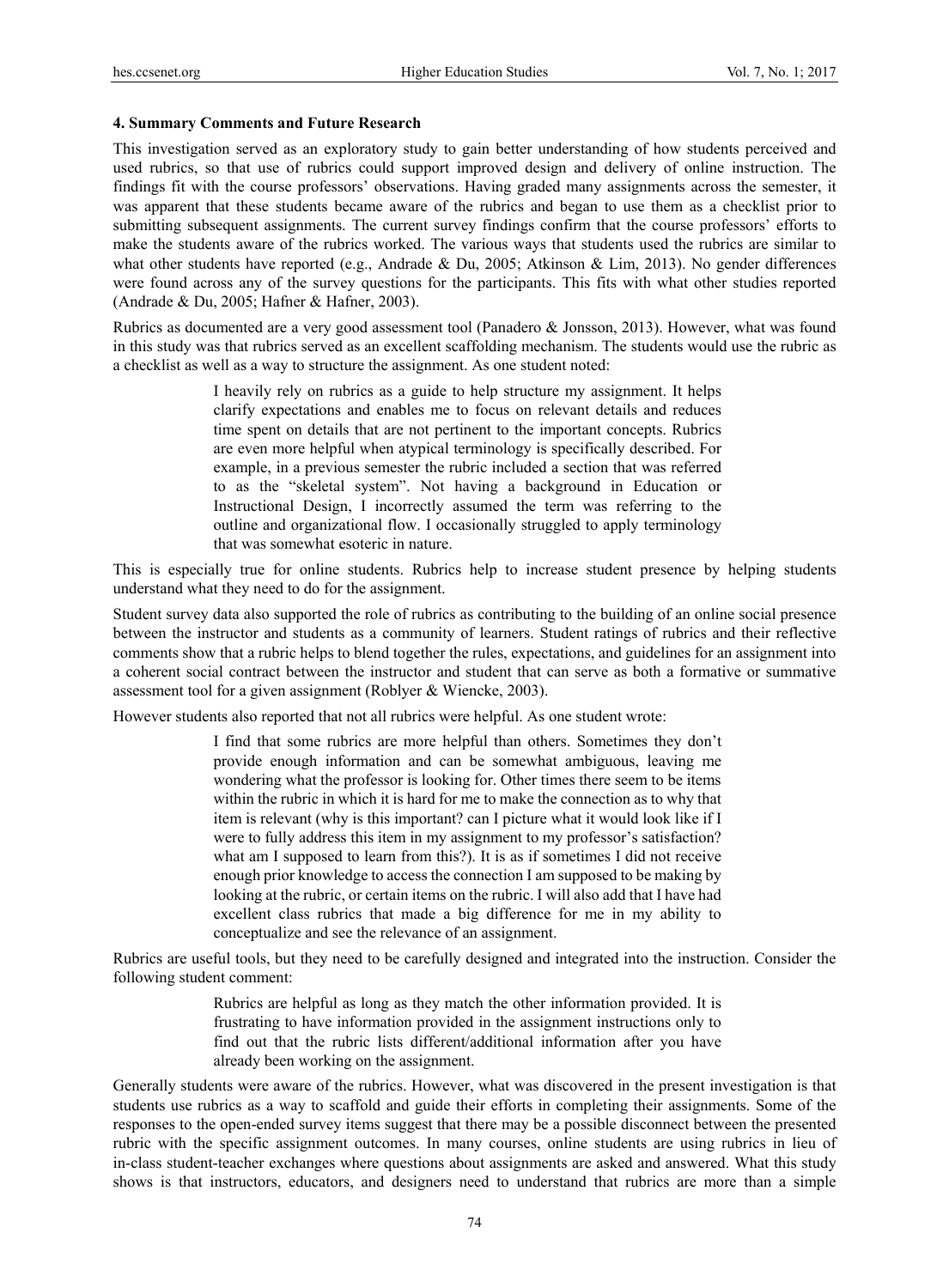mechanism to score assignments. The rubric should not be viewed simply as an assessment tool but should be integrated directly into the overall design of the course. Further research might explore ways to design rubrics to provide scaffolding and guidance. Perhaps better training is needed for online instructors to assure that rubrics not only allow instructors to assess student learning but also that rubrics better meet the needs of students.

#### **References**

- Allen, I. E., & Seaman, J. (2010). *Class Differences: Online Education in the United States, 2010*. Newburyport, MA: Babson Survey Research Group and The Sloan Consortium.
- Andrade, H. L., & Du, Y. (2005). Student perspectives on rubric-referenced assessment. *Practical Assessment, Research and Evaluation*, *10*(3), 1-11.
- Atkinson, D., & Lim, S. L. (2013). Improving assessment process in higher education: Student and teacher perceptions of the effectiveness of a rubric embedded in a LMS. *Australasian Journal of Educational Technology*, *29*(5), 651-666. https://doi.org/10.14742/ajet.526
- Barney, S., Khurum, M., Petersen, K., Unterkalmsteiner, M., & Jabangwe, R. (2012). Improving students with rubric-based self-assessment and oral feedback. *IEEE Transactions on Education*, *55*(3), 319-325. https://doi.org/10.1109/TE.2011.2172981
- Bell, B. S., & Federman, J. E. (2013). E-learning in postsecondary education. *The Future of Children*, *23*(1), 165-185. https://doi.org/10.1353/foc.2013.0007
- Bowers, J., & Kumar, P. (2015). Students' perceptions of teaching and social presence: A comparative analysis of face-to-face and online learning environments. *International Journal of Web-Based Learning and Teaching Technologies (IJWLTT)*, *10*(1), 27-44. https://doi.org/10.4018/ijwltt.2015010103
- Carini, R. M., Kuh, G. D., & Klein, S. P. (2006). Student engagement and student learning: Testing the linkages. *Research in Higher Education*, *47*(1), 1-32. https://doi.org/10.1007/s11162-005-8150-9
- Cizek, G. J. (2009). Reliability and validity of information about student achievement: Comparing large-scale and classroom testing contexts. *Theory into Practice*, *48*(1), 63-71. https://doi.org/10.1080/00405840802577627
- Dirlam, D., & Byrne, M. (1978, March). *Standardized developmental ratings*. Paper presented at the Annual Meeting of the American Educational Research Association, Toronto, Ontario, Canada.
- Grant, M. R., & Thornton, H. R. (2007). Best practices in undergraduate adult-centered online learning: Mechanisms for course design and delivery. *Journal of Online Learning and Teaching*, *3*(4), 346-356.
- Guskey, T. R. (2003). How classroom assessments improve learning. *Educational Leadership*, *60*(5), 6-11.
- Hafner, J., & Hafner, P. (2003). Quantitative analysis of the rubric as an assessment tool: An empirical study of student peer-group rating. *International Journal of Science Education*, *25*(12), 1509-1528. https://doi.org/10.1080/0950069022000038268
- Keengwe, J., Adjei-Boateng, E., & Diteeyont, W. (2013, December 1). Facilitating active social presence and meaningful interactions in online learning. *Education and Information Technologies: The Official Journal of the Ifip Technical Committee on Education*, *18*(4), 597-607. https://doi.org/10.1007/s10639-012-9197-9
- Lewis, B. (2016). Rubric. *About Education*. Retrieved July 8, 2016, from http://k6educators.about.com/od/educationglossary/g/grubric.htm
- Moss, C. M., & Brookhart, S. M. (2010). *Advancing formative assessment in every classroom: A guide for instructional leaders*. Alexandria, VA: ASCD.
- Nitko, A., & Brookhart, S. (2011). *Educational assessment of students* (6th ed.). Upper Saddle River, NJ: Allyn & Bacon/Pearson.
- Panadero, E., & Jonsson, A. (2013). The use of scoring rubrics for formative assessment purposes revisited: A review. *Educational Research Review*, *9*, 129-144. https://doi.org/10.1016/j.edurev.2013.01.002
- Parsad, B., Lewis, L., & Tice, P. (2008). *Distance Education at Degree-Granting Postsecondary Institutions: 2006-07* (No. NCES 2009044). Washington DC: National Center for Educational Statistics. Retrieved from http://nces.ed.gov/pubs2009/2009044.pdf
- Pintrich, P. R., & Schrauben, B. (1992). Students' motivational beliefs and their cognitive engagement in classroom academic tasks. *Student Perceptions in the Classroom*, *7*, 149-183.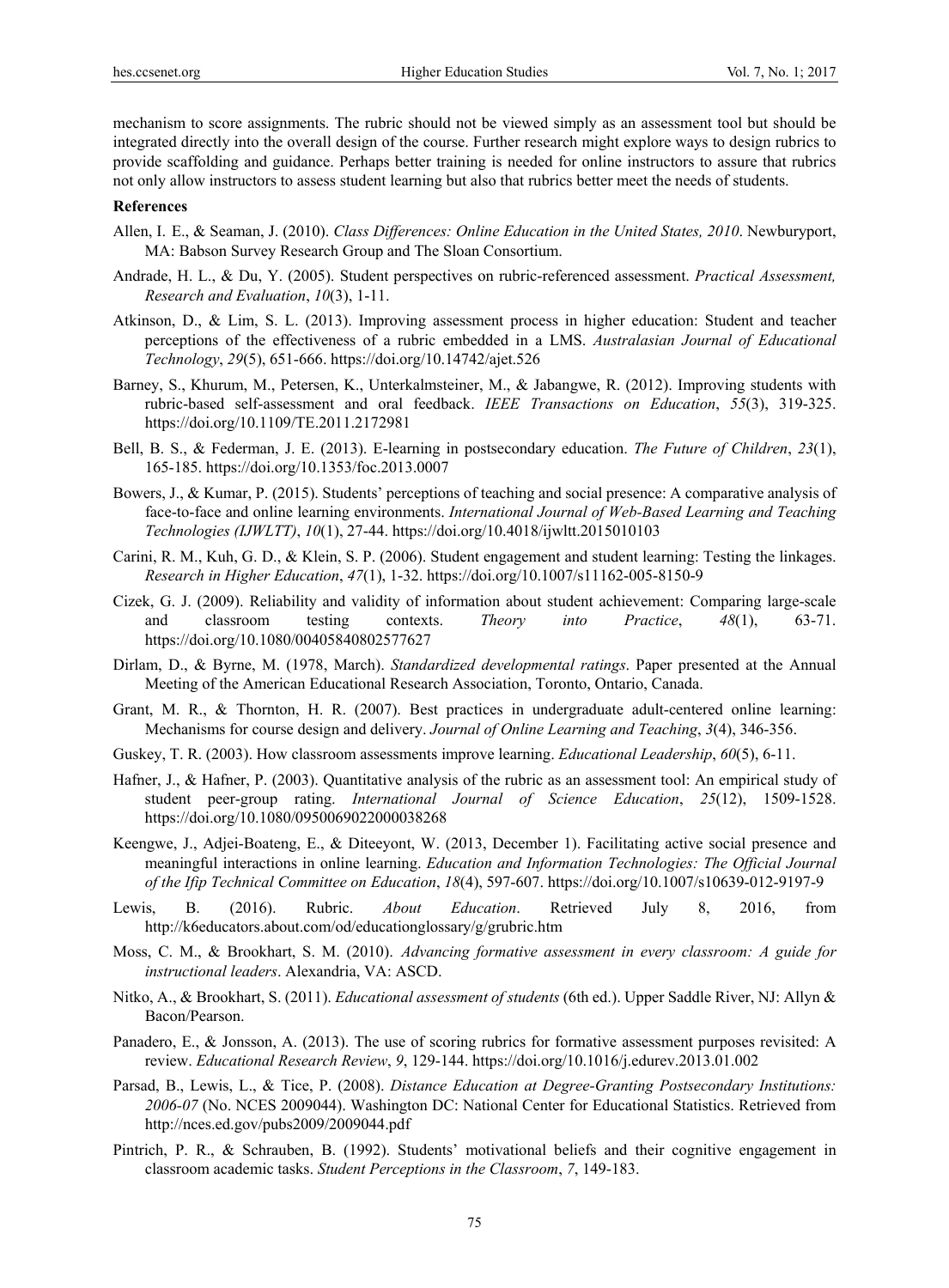- Pollacia, L., & McCallister, T. (2009). Using Web 2.0 technologies to meet Quality Matters <sup>™</sup> (QM) requirements. *Journal of Information Systems Education*, *20*(2), 155-164.
- Popham, W. J. (1997). What's wrong—And what's right—About rubrics. *Educational Leadership*, *55*(2), 72-75.
- Popham, W. J. (2009). Assessment literacy for teachers: Faddish or fundamental? *Theory into Practice*, *48*(1), 4-11. https://doi.org/10.1080/00405840802577536
- Reddy, Y. M., & Andrade, H. (2010). A review of rubric use in higher education. *Assessment & Evaluation in Higher Education*, *35*(4), 435-448. https://doi.org/10.1080/02602930902862859
- Roblyer, M. D., & Wiencke, W. R. (2003). Design and use of a rubric to assess and encourage interactive qualities in distance courses. *The American Journal of Distance Education*, *17*(2), 77-98. https://doi.org/10.1207/S15389286AJDE1702\_2
- Russell, M. K., & Airasian, P. W. (2012). *Classroom assessment: Concepts and applications* (7th ed.). Dubuque, IA: McGraw-Hill.
- Sener, J. (2006). Quality Matters: Inter-institutional quality improvement for online courses. *Journal of Asynchronous Learning Networks*, *10*(1), 69-80.
- Stiggins, R. J., & Chappuis, J. (2011, February 4). *An introduction to student—Involved assessment for learning* (6th ed.). Upper Saddle River, NJ: Pearson.
- Sylvester, T. (2013, February 24). *Designing games: A guide to engineering experiences* (1st ed.). O'Reilly Media.
- West Virginia University Institutional Research. (2015). West Virginia University-Main campus, headcount enrollment comparison of fall 2014 to fall 2015. Retrieved February 7, 2017, from http://adminfin.wvu.edu/r/download/223193

#### **Appendix**

### **Survey Questions Sent to Graduate Students**

1) In which course are you presently enrolled? If enrolled in more than one course listed, then select the course in which you received this survey and respond to all questions for that course.

EDP 660 EDP 703 IDT 600 EDP 617 EDP 620 IDT 740

2) Are you aware that rubrics are available in your course? Yes No

3) If you know that rubrics exist for this class, how did you learn this information? Check all that apply. NA because I didn't know that rubrics exist for this class, Syllabus, Professor emails, Professor posts to discussion threads, Professor announcements, or From another student.

- 4) Does your professor remind you that rubrics exist for various assignments? Yes No
- 5) If you are aware that rubrics exist in your class, did you review them prior to submitting an assignment? Yes No

6) If you are aware of rubrics in your course, did you review them more than once? NA because I didn't know that rubrics exist in this class Yes No

7) In what ways did you use rubrics in your class? Check all that apply. Didn't use them because I didn't know that rubrics exist in the class. To help structure an assignment. As a checklist before submitting an assignment. To assess my assignment. Other, see next question.

8) If you used the course rubric in some other way than those listed in the previous question, describe how you used the rubric.

9) Rank order the following uses of rubrics in order of how, in your opinion, they are most effective for learners. To help structure an assignment. As a checklist before submitting an assignment. To self-assess my assignment.

10) Feel free to add any personal thoughts about using rubrics in classes.

76